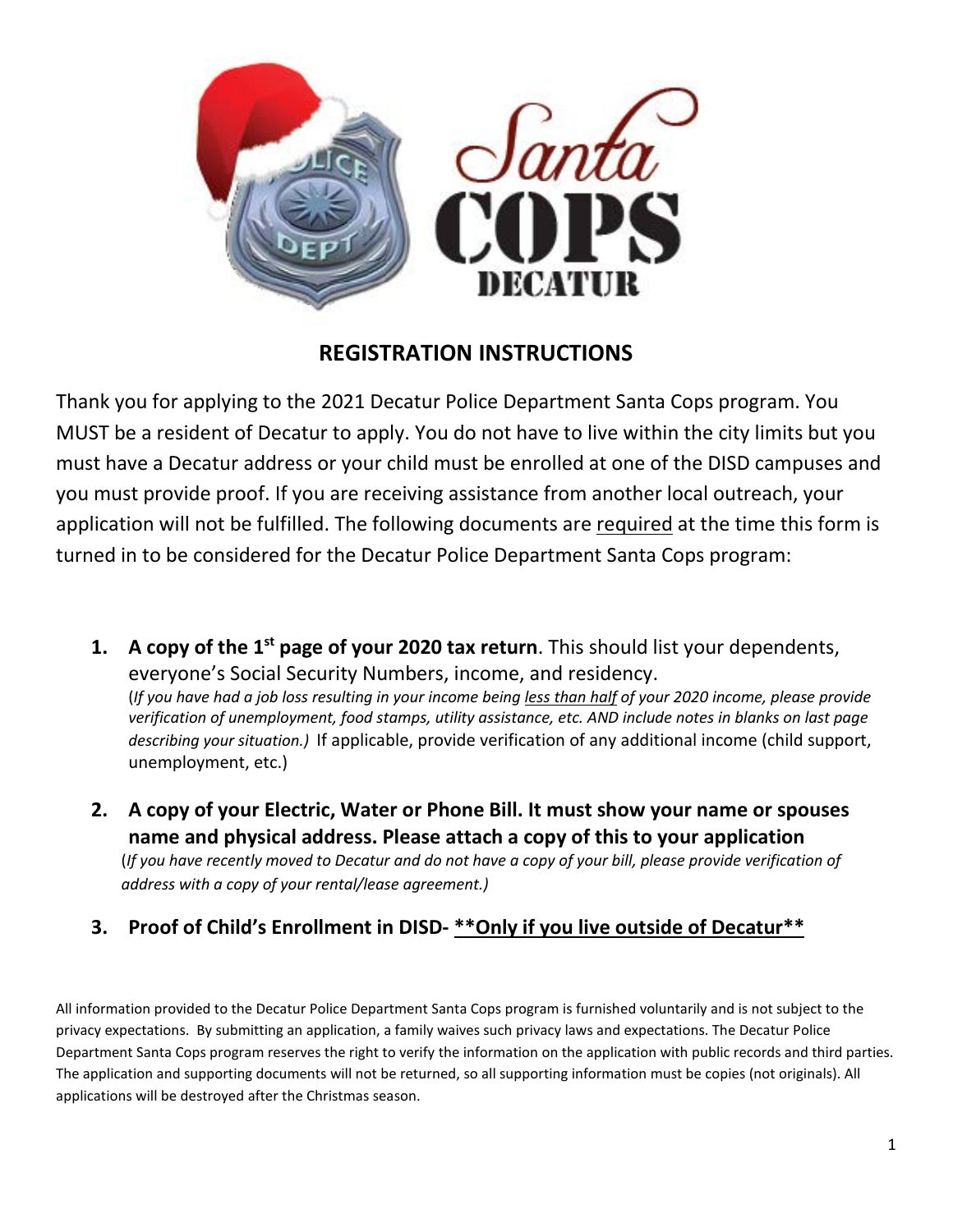

## **Please keep the following in mind when completing the application:**

- 1. The Decatur Police Department Santa Cops program assists children ages newborn –17 years of age.
- 2. You MUST be a resident of Decatur to apply or your child MUST be enrolled in DISD.
- 3. ALL applications are due by **November 28, 2021**.
- 4. We will notify you by December 10 by mail with the status of your application.

Please complete all sections; **UNCOMPLETED FORMS** will not be fulfilled. Our Agency will verify that all information provided is true and correct. If you have any questions, feel free to contact Ashly DoByns at (940) 393-0303. **All applications are due by 5:00pm on Sunday, November 28.** Any application received after the due date will not be accepted under any circumstances. The Decatur Police Department is open 24 hours a day, 7 days a week.

## **Decatur Police Department**

**1601 South State St.**

**Decatur, Texas 76234**

\*\*\*If you have a Decatur address that is in the city limits, the Police Department will deliver your gifts on Friday, December 24 between 8:00am-12:00pm. If you live outside of Decatur city limits, you can pick up your gifts on Friday, December 24 and we will let you know the time and place of pickup when we mail out the acceptance letters. If other arrangements need to be made, please contact us at (940) 393-0303\*\*\*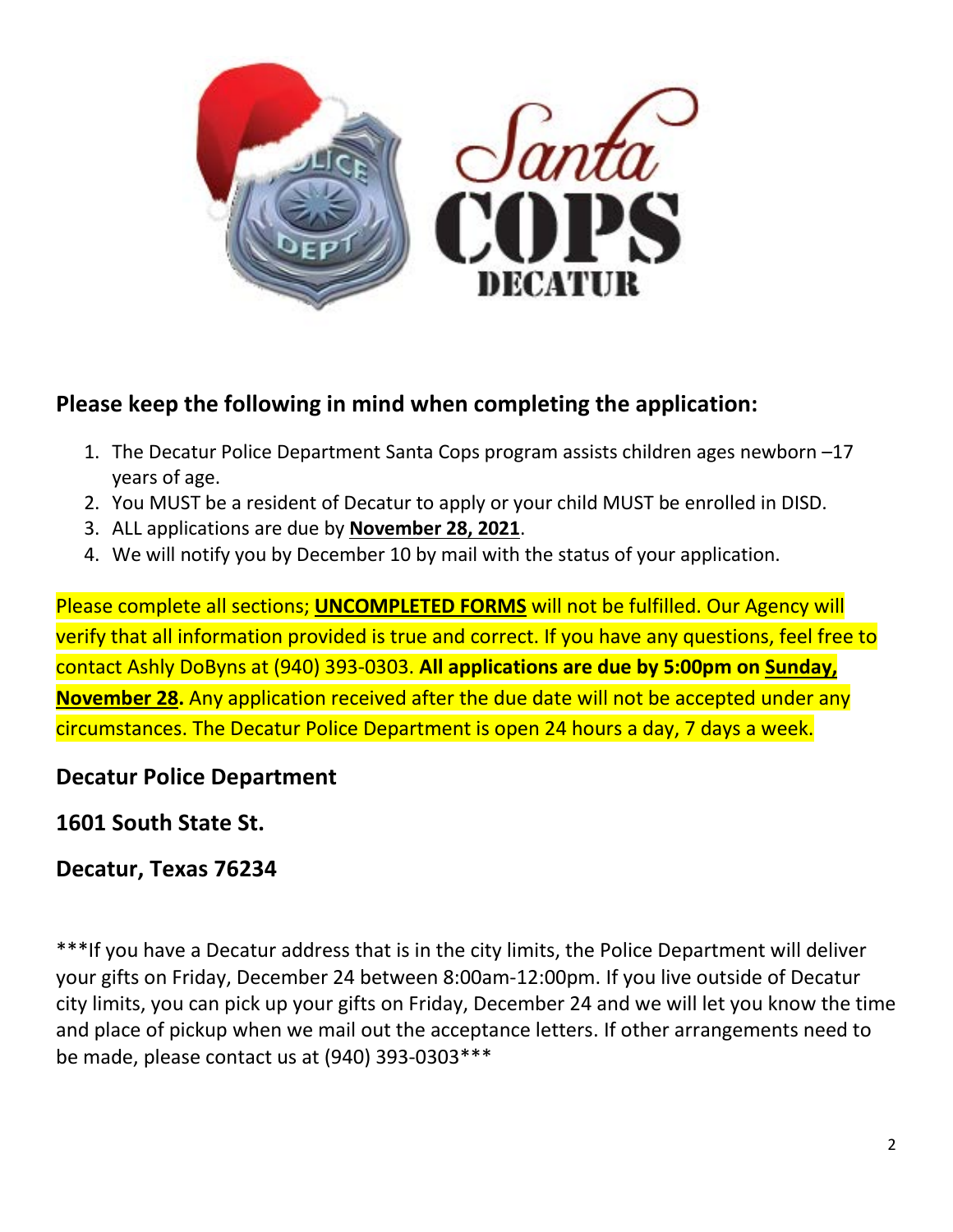

| Mother's DOB: _______________________________                                                         |                             |                                               |
|-------------------------------------------------------------------------------------------------------|-----------------------------|-----------------------------------------------|
|                                                                                                       | City: _____________________ | Zip:                                          |
|                                                                                                       | City: _____________________ |                                               |
|                                                                                                       |                             | Cell Phone :(________) ______________________ |
| Mother's Work: ________________________________City: ______________________Yearly Income \$__________ |                             |                                               |
|                                                                                                       |                             |                                               |

**Please list the name of each child along with their age and sex. List items that each child needs along with items that they wish for this Christmas. \*\*\*\*MUST INCLUDE ALL SIZES OF CLOTHES &/OR SHOES IF NEEDED. \*\*\*\***

|                             |                                 |                             | Age: ________ |
|-----------------------------|---------------------------------|-----------------------------|---------------|
| Shirt Size: _______________ | Pant Size: ____________________ | Shoe Size: ________________ |               |
|                             |                                 |                             |               |
|                             |                                 |                             |               |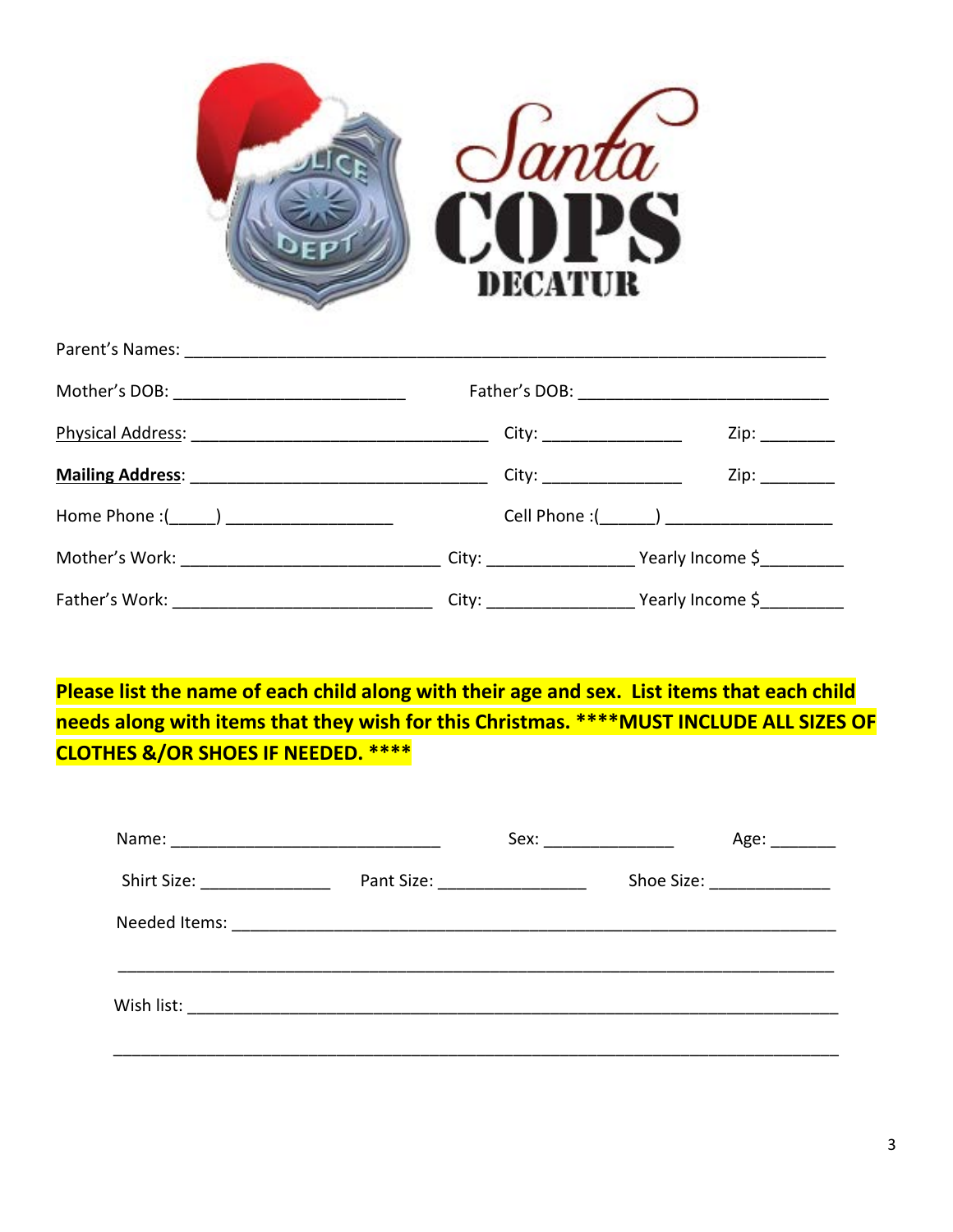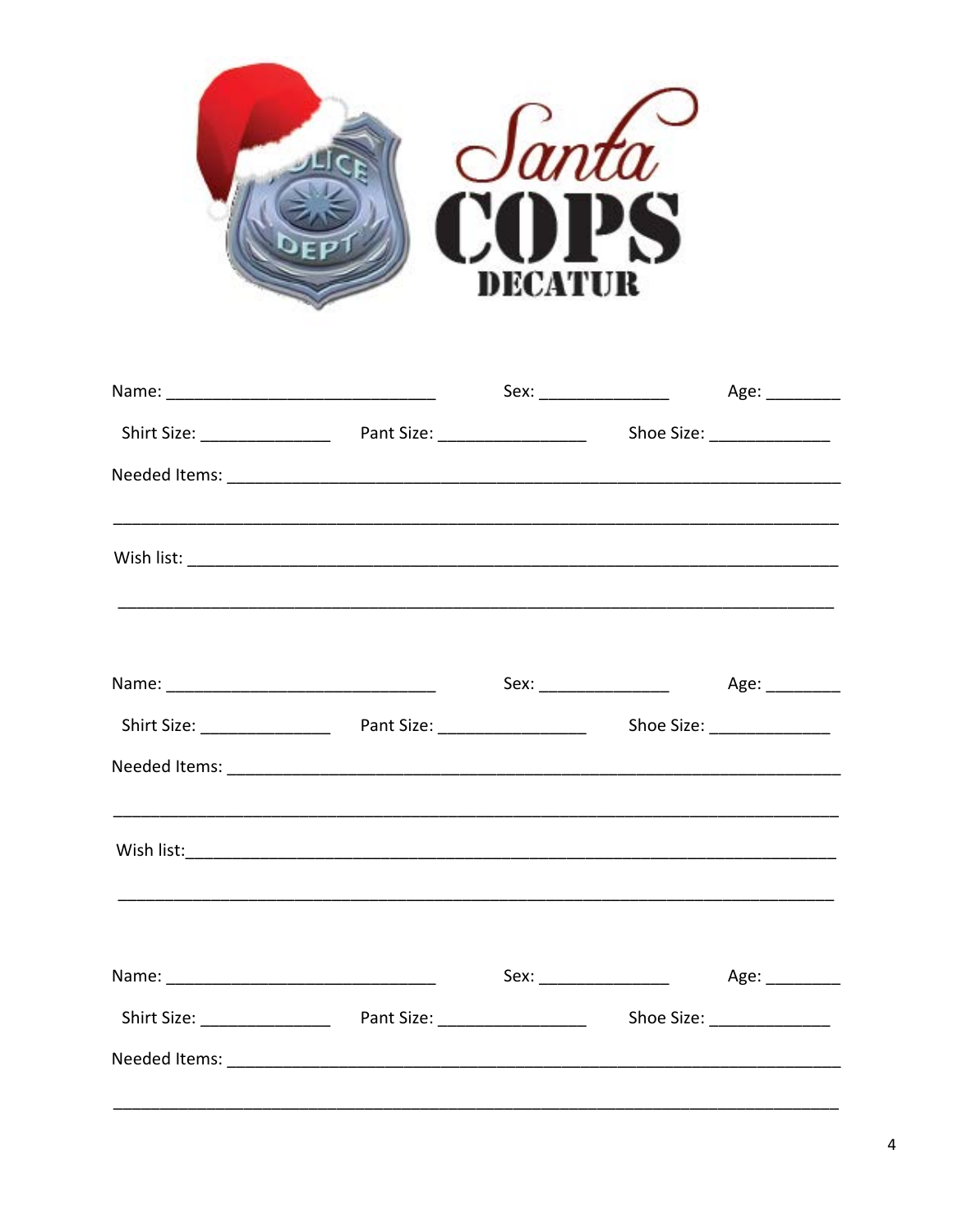| $S$ anta<br>COPS<br>DECATUR |  |  |                           |               |  |
|-----------------------------|--|--|---------------------------|---------------|--|
|                             |  |  |                           |               |  |
|                             |  |  |                           |               |  |
|                             |  |  |                           |               |  |
|                             |  |  |                           |               |  |
|                             |  |  | Sex: ___________________  | Age:_________ |  |
|                             |  |  | Shoe Size: ______________ |               |  |
|                             |  |  |                           |               |  |